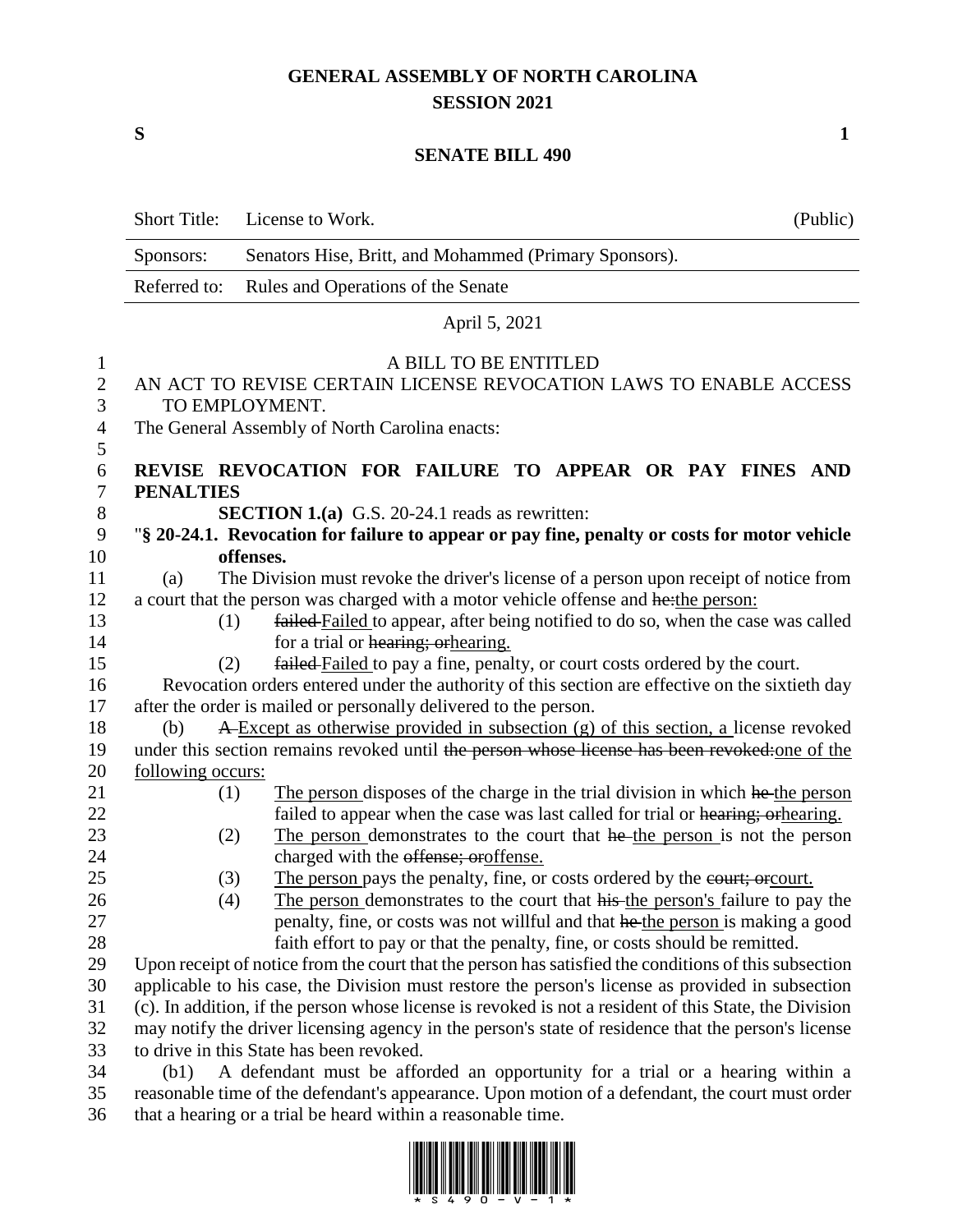## **General Assembly Of North Carolina Session 2021**

 person's case before the effective date of the revocation order, the revocation order and any entries on his the person's driving record relating to it shall be deleted and the person does not 4 have to pay the restoration fee set by G.S. 20-7(i1). For Except as otherwise provided in subsection (g) of this section, all other revocation orders issued pursuant to this section, G.S. 50-13.12 or G.S. 110-142.2, the person must pay the restoration fee and satisfy any other applicable requirements of this Article before the person may be relicensed. (d) To facilitate the prompt return of licenses and to prevent unjustified charges of driving while license revoked, the clerk of court, upon request, must give the person a copy of the notice it sends to the Division to indicate that the person has complied with the conditions of subsection (b) applicable to his case. If the person complies with the condition before the effective date of the revocation, the notice must indicate that the person is eligible to drive if he is otherwise validly licensed. (e) As used in this section and in G.S. 20-24.2, the word offense includes crimes and infractions created by this Chapter.  $(f)$  If a license is revoked under subdivision (2) of subsection (a) of this section, and for no other reason, the person subject to the order may apply to the court for a limited driving privilege valid for up to one year or until any fine, penalty, or court costs ordered by the court are paid. The court may grant the limited driving privilege in the same manner and under the terms and conditions prescribed in G.S. 20-16.1. A person is eligible to apply for a limited driving privilege under this subsection only if the person has not had a limited driving privilege granted under this subsection within the three years prior to application. (g) Except for a revocation order entered under this section resulting from a charge of impaired driving, the Division shall restore a license revoked pursuant to subsection (a) of this section 12 months after the effective date of revocation if the person furnishes proof to the satisfaction of the Division that the person is insured under a motor vehicle liability insurance policy that meets the minimum requirements of G.S. 20-279.21 and is written for a term of no less than 12 months." **SECTION 1.(b)** G.S. 20-7(i1) reads as rewritten: "(i1) Restoration Fee. – Any person whose drivers license has been revoked pursuant to 31 the provisions of this Chapter, other than G.S. 20-17(a)(2) shall pay a restoration fee of sixty five dollars (\$65.00). A person whose drivers license has been revoked under G.S. 20-17(a)(2) shall pay a restoration fee of one hundred thirty dollars (\$130.00). The fee shall be paid to the Division prior to the issuance to such person of a new drivers license or the restoration of the drivers license. The restoration fee shall be paid to the Division in addition to any and all fees which may be provided by law. This restoration fee shall not be required from any licensee whose license was revoked or voluntarily surrendered for medical or health reasons whether or not a medical evaluation was conducted pursuant to this Chapter. The sixty five dollar (\$65.00) fee, and the first one hundred five dollars (\$105.00) of the one hundred thirty dollar (\$130.00) fee, shall be deposited in the Highway Fund. Twenty five dollars (\$25.00) of the one hundred thirty dollar (\$130.00) fee shall be used to fund a statewide chemical alcohol testing program administered by the Forensic Tests for Alcohol Branch of the Chronic Disease and Injury Section of the Department of Health and Human Services. Notwithstanding any other provision of law, a restoration fee assessed pursuant to this subsection may be waived by the Division when (i) the restoration fee remains unpaid for more than 10 years from the date of assessment and (ii) the person responsible for payment of the restoration fee has been issued a drivers license by the Division after the effective date of the revocation for which the restoration fee is owed. The Division may also waive restoration fees and other service fees upon a finding by the Commissioner that the license holder has shown good cause for not being able to pay the fine. The Office of State Budget and Management shall annually report to the General Assembly the amount of fees deposited in the General Fund and transferred to the Forensic Tests for Alcohol

(c) If the person satisfies the conditions of subsection (b) that are applicable to his the